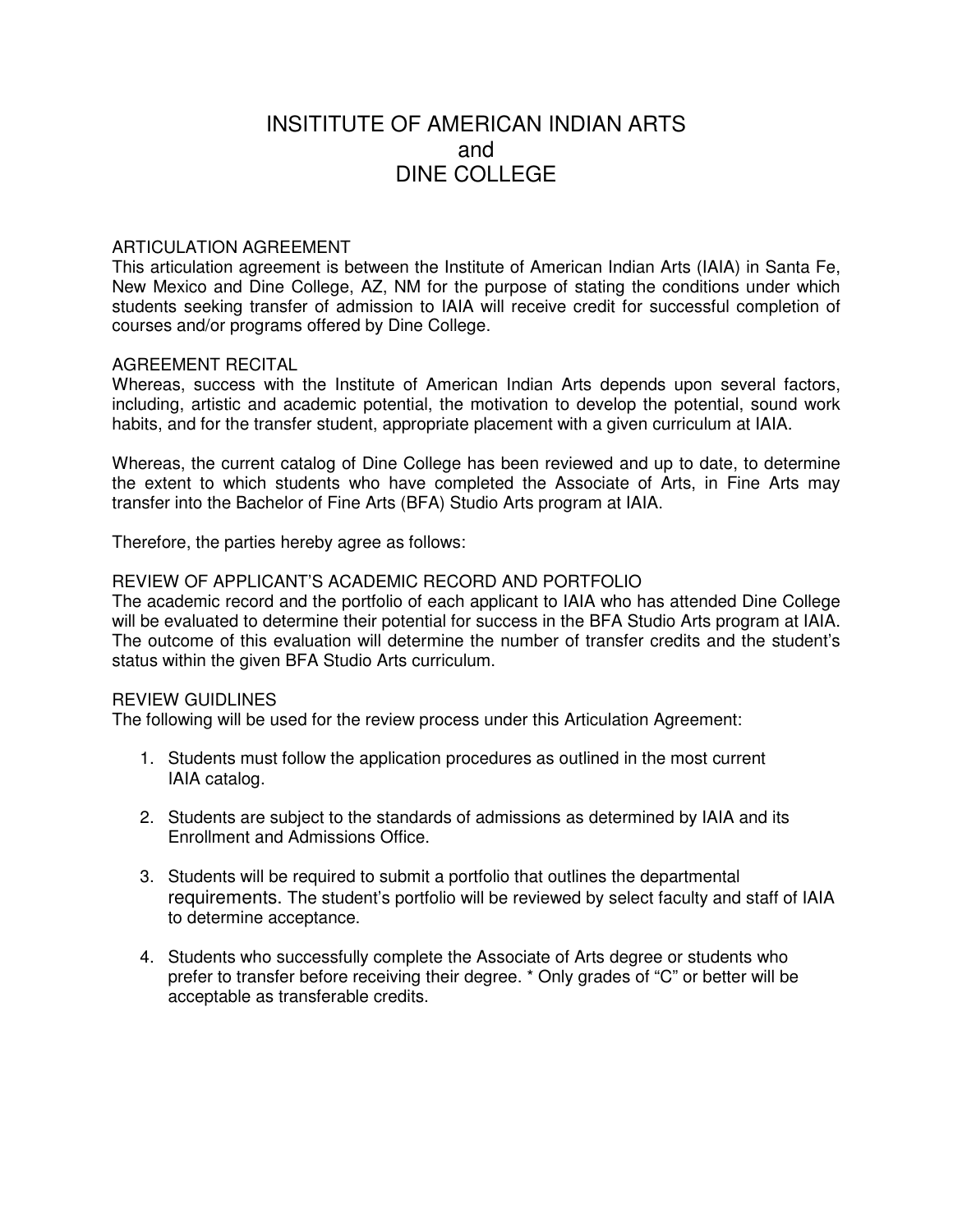General information for students seeking admission to IAIA.

- 1. Dine College will assist the Institute of American Indian Arts in the distribution of updated degree and transfer materials to alumni and current students. Please refer to the relevant catalog of the IAIA for admission require application procedures, and for general descriptions of the program curriculum requirements.
- 2. Dine College will provide the opportunity for the Institute of American Indian Arts recruitment department to meet with Dine College students on an ongoing basis. An IAIA recruitment representative will be responsible for scheduling Dine College campus visits at least once per semester. Dine College will be responsible for advertising and advising potential transfer students prior to each visit.
- 3. Due to the structure of the Dine College Associate of Arts degree program, it is required that a faculty member of the Fine Arts program advise each degree seeking student of the transfer conditions to the IAIA Bachelor of Fine Arts degree program.\*\*
- 4. All admissions requirements and fees must be received and in the applicant's file prior to the admission's review. The applicants will be notified of their admission's status via phone and regular mail delivery. A BFA degree requirement form will be included for the applicant's review and signature. It is the applicant's responsibility for the return of the form to the admissions office for possible future review.

Further review of this Articulation Agreement may be necessary as changes occur within the curriculum at either institution. At the request of the Institute of American Indian Arts or Dine College a review of this document will be conducted by both parties.

Effective on this date\_\_\_\_\_\_\_\_\_\_\_\_\_\_\_\_\_\_\_\_\_\_\_, 2010

\_\_\_\_\_\_\_\_\_\_\_\_\_\_\_\_\_\_\_\_\_\_\_\_\_\_\_\_\_\_\_\_\_\_\_\_\_\_\_\_\_\_\_\_\_

\_\_\_\_\_\_\_\_\_\_\_\_\_\_\_\_\_\_\_\_\_\_\_\_\_\_\_\_\_\_\_\_\_\_\_\_\_\_\_\_\_\_\_\_\_ Dine College, President Signature

IAIA, President Signature

<sup>\*\*</sup>It is not the intent of the Institute of American Indian Arts to encourage Dine College students to apply for admission prior to completing an Associate of Arts degree. However, several IAIA transfer course requirements are not currently available at Dine Collge and are not expected to be developed in the future.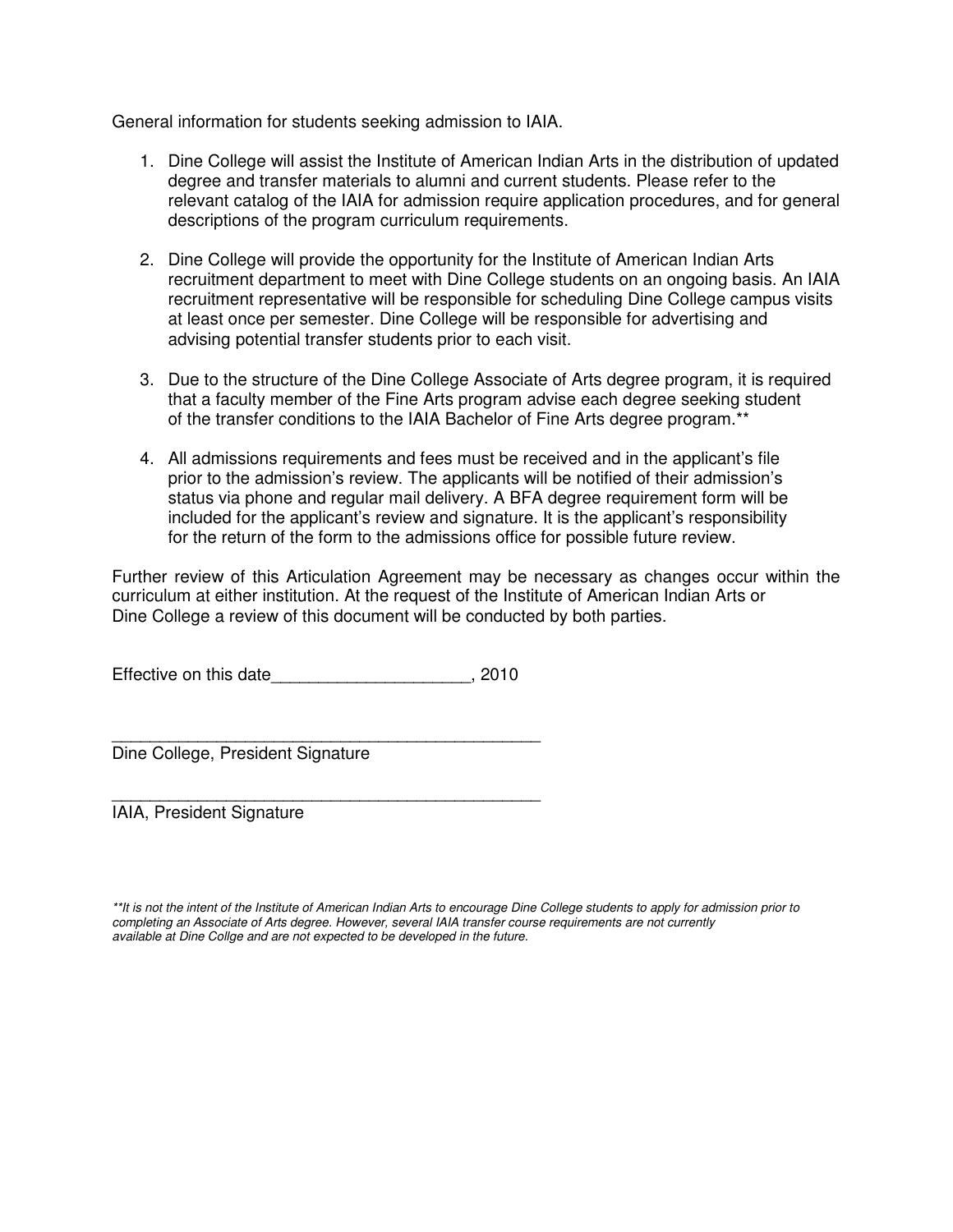| <b>Fine Arts Degree Dine College</b>           | credits                 | Transfer to                                  | credits        |
|------------------------------------------------|-------------------------|----------------------------------------------|----------------|
| <b>General Education Requirements</b>          |                         | <b>Institute of American Indian Arts</b>     |                |
|                                                |                         | <b>Bachelor of Fine Arts Degree</b>          |                |
| <b>Communications</b>                          | 9                       |                                              |                |
| <b>ENG121</b>                                  | 3                       | Freshman Seminar                             | 3              |
| <b>ENG101</b>                                  | 3                       | <b>ENGL101 English Composition I</b>         | 3              |
| <b>ENG102</b>                                  | 3                       | ENGL102 English Composition II               | 3              |
| <b>Humanities/Fine Arts</b>                    | $\overline{6}$          | Electives                                    | 6              |
| Mathematics (MTH110-College Algebra)           | $\overline{\mathbf{3}}$ | MATH103 College Algebra                      | $\overline{3}$ |
| <b>Navajo &amp; Indian Studies</b>             | $9 - 10$                |                                              |                |
| NIS101 Navajo Pottery                          |                         | <b>CERA101 Intro to Ceramics</b>             | 3              |
| NIS108 Navajo Silversmithing I                 |                         | JEWL121 Intro Jewelry/Metals                 | 3              |
| NIS111 Foundations of Navajo Culture           |                         | Elective                                     | 3              |
| NIS150 Intro to Navajo Herbology               |                         | Elective                                     | 3              |
| NIS205 Navajo Weaving II                       |                         | <b>TRDA270 Traditional Fiber Arts</b>        | 3              |
| NIS208 Navajo Silversmithing II                |                         | JEWL221 Interm. Jewelry/Metals               | 3              |
| NIS220 Navajo Oral History                     |                         | Elective                                     | 3              |
| NIS221 Navajo History to Present               |                         | Elective                                     | 3              |
| NIS222 Contemporary Indian Affairs/Tribal      |                         | Elective                                     | 3              |
| Govt<br><b>Physical Education</b>              | 1                       |                                              | 1              |
| <b>Science</b>                                 | $\overline{8}$          | Any HEAL course<br>Science with Lab          | 4              |
| <b>Social Science</b>                          | $\overline{6}$          | Electives                                    | 6              |
|                                                |                         |                                              |                |
| <b>Program Requirements</b>                    | $6\phantom{1}$          |                                              |                |
| ARH221 Survey of Native American Art           |                         | <b>ARTH211 Native American Art History I</b> |                |
| ARTH213 Survey of World Art, Prehis-1500<br>or |                         | <b>Art History Elective</b>                  | 3              |
| ARH214 Survey of World Art, 1500- Present      |                         | <b>Art History Elective</b>                  | 3              |
| FA112 Basic Design                             | 3                       | FUND101 2D Fundamentals                      | $\overline{3}$ |
| <b>FA115 Beginning Drawing</b>                 | $\overline{3}$          | FUND111 Drawing I                            | 3              |
| 9 credits from ARH or FA courses               | 9                       |                                              |                |
| FA120 Beginning Ceramics                       | $\overline{3}$          | <b>CERA101</b> Intro to Ceramics             | 3              |
| FA121 Beginning Photography                    | $\overline{3}$          | PHOT121 Intro to Photography                 | $\overline{3}$ |
| FA131 Beginning Sculpture                      | $\overline{3}$          | <b>SCUP131 Intro to Sculpture</b>            | $\overline{3}$ |
| FA181 Digital Photography                      | 3                       | PHOT221 Intermediate Photography             | 3              |
| FA190 Beginning Painting                       | 3                       | PTNG111 Intro to Painting                    | 3              |
| FA215 Intermediate Drawing                     | $\overline{3}$          | FUND221 Drawing II                           | $\overline{3}$ |
| FA221 Intermediate Photography                 | 3                       | PHOT221 Intermediate Photography             | 3              |
| FA227 Art for Teachers                         | $\overline{3}$          | <b>Studio Arts Elective</b>                  | $\overline{3}$ |
| FA245 Life Drawing                             | $\overline{3}$          | FUND221 Figure Drawing                       | $\overline{3}$ |
| FA290 Intermediate Painting                    | $\overline{3}$          | PTNG221 Intermediate Painting                | $\overline{3}$ |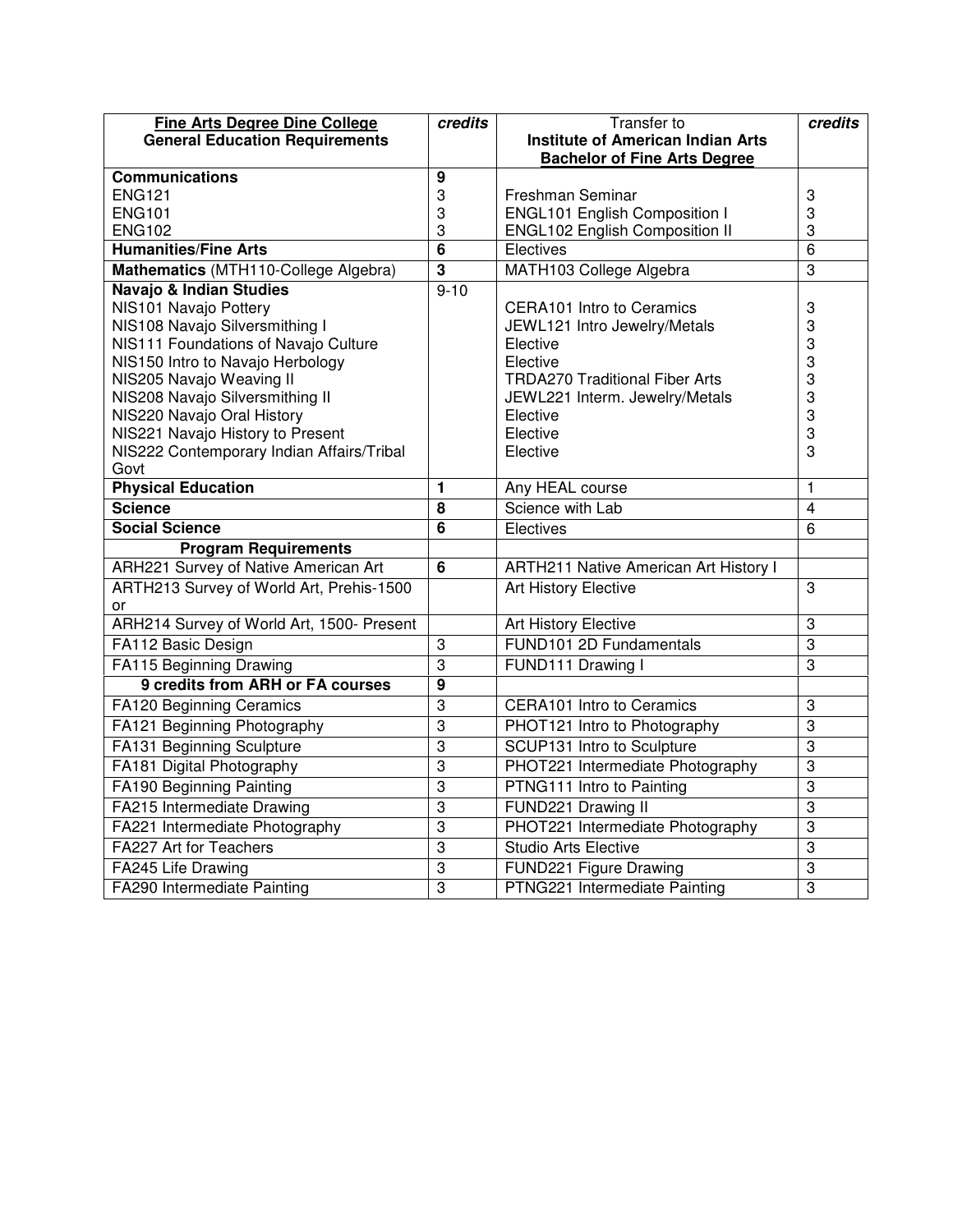| <b>Dine Studies</b>                         | credits                 | <b>Transfer to</b>                                                                                                                                                                                                                                                                                                                          | credits                        |
|---------------------------------------------|-------------------------|---------------------------------------------------------------------------------------------------------------------------------------------------------------------------------------------------------------------------------------------------------------------------------------------------------------------------------------------|--------------------------------|
| <b>General Education Requirements</b>       |                         | <b>Institute of American Indian Arts</b>                                                                                                                                                                                                                                                                                                    |                                |
|                                             |                         | <b>Indigenous Liberal Studies</b>                                                                                                                                                                                                                                                                                                           |                                |
| <b>Communications</b>                       | 9                       |                                                                                                                                                                                                                                                                                                                                             |                                |
| <b>ENG121</b>                               | 3                       | Freshman Seminar                                                                                                                                                                                                                                                                                                                            | 3                              |
| <b>ENG101</b>                               | 3                       | <b>ENGL101 English Composition I</b>                                                                                                                                                                                                                                                                                                        | 3                              |
| <b>ENG102</b>                               | 3                       | <b>ENGL102 English Composition II</b>                                                                                                                                                                                                                                                                                                       | 3                              |
| <b>Humanities/Fine Arts</b>                 | 6                       | Electives                                                                                                                                                                                                                                                                                                                                   | 6                              |
| Mathematics (MTH110-College Algebra)        | $\overline{\mathbf{3}}$ | MATH103 College Algebra                                                                                                                                                                                                                                                                                                                     | 3                              |
| <b>Navajo &amp; Indian Studies</b>          | $9 - 10$                | <b>Major Requirement</b><br>At least 27 credit hours must come from the upper<br>division (300-400) courses.<br>The 35 credit hours are to be divided among the<br>humanities, social sciences, natural sciences, traditional<br>arts, music and performance and language. Business<br>courses will also count as major requirement courses | 8<br>$(100 -$<br>200<br>level) |
| <b>Physical Education</b>                   | 1                       | Any HEAL course                                                                                                                                                                                                                                                                                                                             | 1                              |
| <b>Science</b>                              | 8                       | Science with Lab                                                                                                                                                                                                                                                                                                                            | $\overline{4}$                 |
| <b>Social Science</b>                       | 6                       | Electives                                                                                                                                                                                                                                                                                                                                   | 6                              |
| <b>Program Requirements</b>                 |                         |                                                                                                                                                                                                                                                                                                                                             |                                |
| NIS220 Navajo Oral History                  |                         |                                                                                                                                                                                                                                                                                                                                             |                                |
| ANT/NIS225 Indians of US & North America    |                         |                                                                                                                                                                                                                                                                                                                                             |                                |
| NIS226/POS226 Navajo National Govt.         |                         | NAST240 Contemporary Tribal<br>Government                                                                                                                                                                                                                                                                                                   | 3                              |
| NIS311 Navajo Philosophy                    |                         | NAST201 Native American Philosophy                                                                                                                                                                                                                                                                                                          | 3                              |
| <b>Recommended Electives</b>                | 9                       |                                                                                                                                                                                                                                                                                                                                             |                                |
| NIS101 Navajo Pottery                       |                         | Any 2 courses transferred in as IDST<br>Native Eyes Interdisciplinary courses                                                                                                                                                                                                                                                               | 6                              |
| NIS103 Navajo Basketry                      |                         |                                                                                                                                                                                                                                                                                                                                             |                                |
| NIS105 Navajo Weaving                       |                         |                                                                                                                                                                                                                                                                                                                                             |                                |
| NIS107 Moccasin Making                      |                         |                                                                                                                                                                                                                                                                                                                                             |                                |
| NIS108 Navajo Sliversmithing                |                         |                                                                                                                                                                                                                                                                                                                                             |                                |
| NIS150 Introduction to Navajo Herbology     |                         |                                                                                                                                                                                                                                                                                                                                             |                                |
| <b>NIS201</b>                               |                         |                                                                                                                                                                                                                                                                                                                                             |                                |
| NIS208 Navajo Silversmithing                |                         |                                                                                                                                                                                                                                                                                                                                             |                                |
| NIS222 Contemporary Indian Affaris & Tribal |                         |                                                                                                                                                                                                                                                                                                                                             |                                |
| Government                                  |                         |                                                                                                                                                                                                                                                                                                                                             |                                |
| NIS261 Navajo Oral Tradition & Styles       |                         |                                                                                                                                                                                                                                                                                                                                             |                                |
| NIS290 Native American Symposium            |                         |                                                                                                                                                                                                                                                                                                                                             |                                |
| NIS292 Native American Holistic Expression  |                         |                                                                                                                                                                                                                                                                                                                                             |                                |
| NIS293 or Native American Music for         |                         |                                                                                                                                                                                                                                                                                                                                             |                                |
| Teachers                                    |                         |                                                                                                                                                                                                                                                                                                                                             |                                |
| NAV courses                                 |                         |                                                                                                                                                                                                                                                                                                                                             |                                |
|                                             |                         | Any Navajo Language   & Il courses                                                                                                                                                                                                                                                                                                          | 6                              |
|                                             |                         |                                                                                                                                                                                                                                                                                                                                             |                                |